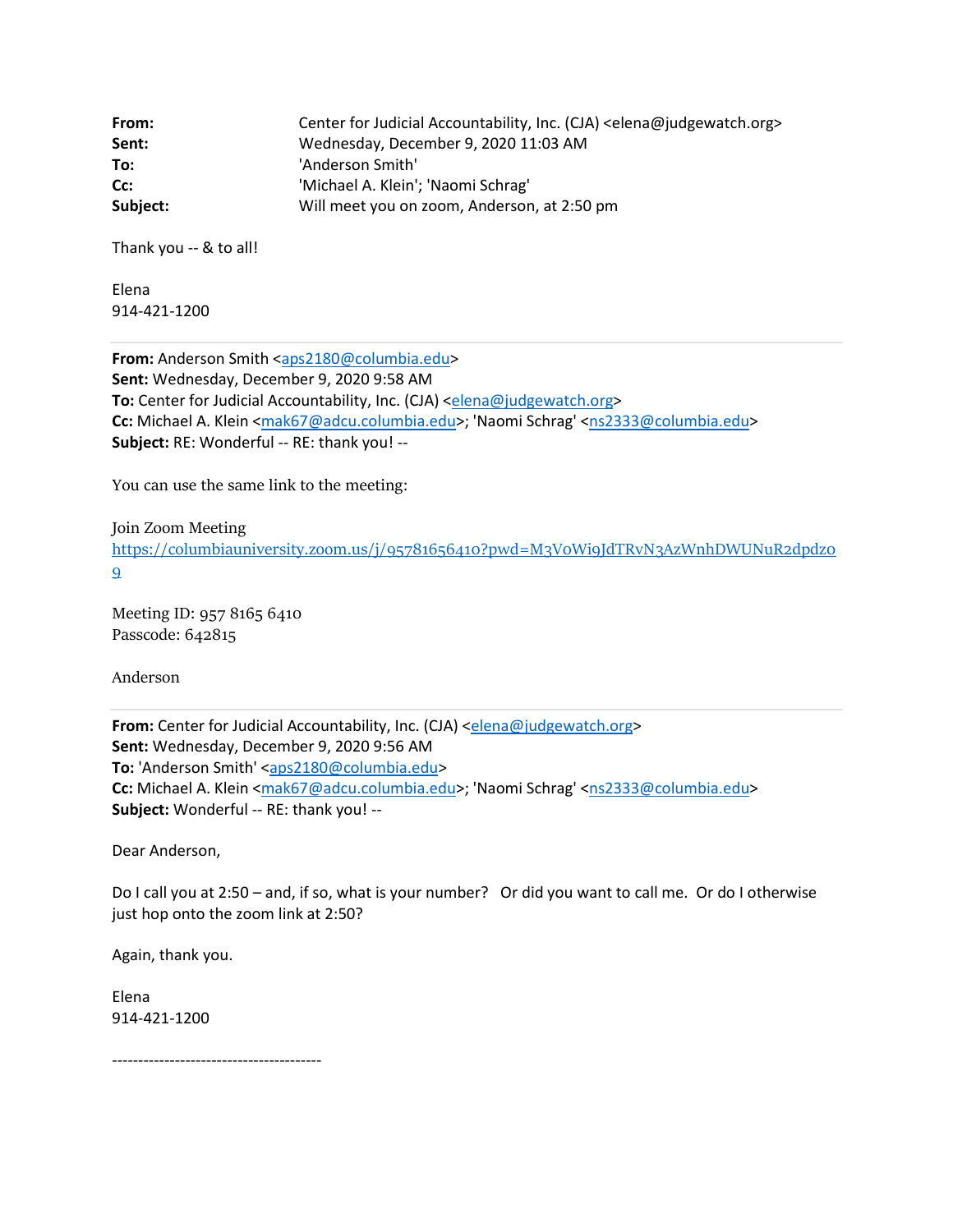**From:** Anderson Smith [<aps2180@columbia.edu>](mailto:aps2180@columbia.edu)

**Sent:** Wednesday, December 9, 2020 9:06 AM

**To:** Center for Judicial Accountability, Inc. (CJA) [<elena@judgewatch.org>](mailto:elena@judgewatch.org)

Cc: Michael A. Klein [<mak67@adcu.columbia.edu>](mailto:mak67@adcu.columbia.edu); 'Anderson Smith' [<aps2180@columbia.edu>](mailto:aps2180@columbia.edu); 'Naomi Schrag' [<ns2333@columbia.edu>](mailto:ns2333@columbia.edu)

**Subject:** RE: thank you! -- RE: Apologies -- Medical Emergency on this End -- FW: Great! -- RE: yes, perfect! -- RE: Again, thank you! -- RE: Research Misconduct Complaint

I can from 2:50 – 3 pm if you are available. If not, perhaps Naomi or Mike would assist you during the meeting as they are both hosts.

Anderson

**From:** Center for Judicial Accountability, Inc. (CJA) [<elena@judgewatch.org>](mailto:elena@judgewatch.org) **Sent:** Tuesday, December 8, 2020 5:22 PM **To:** 'Anderson Smith' [<aps2180@columbia.edu>](mailto:aps2180@columbia.edu) **Cc:** Michael A. Klein [<mak67@adcu.columbia.edu>](mailto:mak67@adcu.columbia.edu); 'Naomi Schrag' [<ns2333@columbia.edu>](mailto:ns2333@columbia.edu) **Subject:** thank you! -- RE: Apologies -- Medical Emergency on this End -- FW: Great! -- RE: yes, perfect! -- RE: Again, thank you! -- RE: Research Misconduct Complaint

Dear All,

Back from the hospital now. Everything is OK. Tomorrow at 3 pm would be wonderful – or any other time. Would it be convenient for you, Anderson, to do the test run zoom with me before then?

Again, apologies for having to reschedule from today.

Thank you.

Elena Sassower

**From:** Anderson Smith [<aps2180@columbia.edu>](mailto:aps2180@columbia.edu) **Sent:** Tuesday, December 8, 2020 12:04 PM To: Center for Judicial Accountability, Inc. (CJA) [<elena@judgewatch.org>](mailto:elena@judgewatch.org); 'Anderson Smith' [<aps2180@columbia.edu>](mailto:aps2180@columbia.edu) **Cc:** Michael A. Klein [<mak67@adcu.columbia.edu>](mailto:mak67@adcu.columbia.edu); 'Naomi Schrag' [<ns2333@columbia.edu>](mailto:ns2333@columbia.edu) **Subject:** RE: Apologies -- Medical Emergency on this End -- FW: Great! -- RE: yes, perfect! -- RE: Again, thank you! -- RE: Research Misconduct Complaint

Good afternoon,

Naomi is available at 3 pm tomorrow. Will that work?

Anderson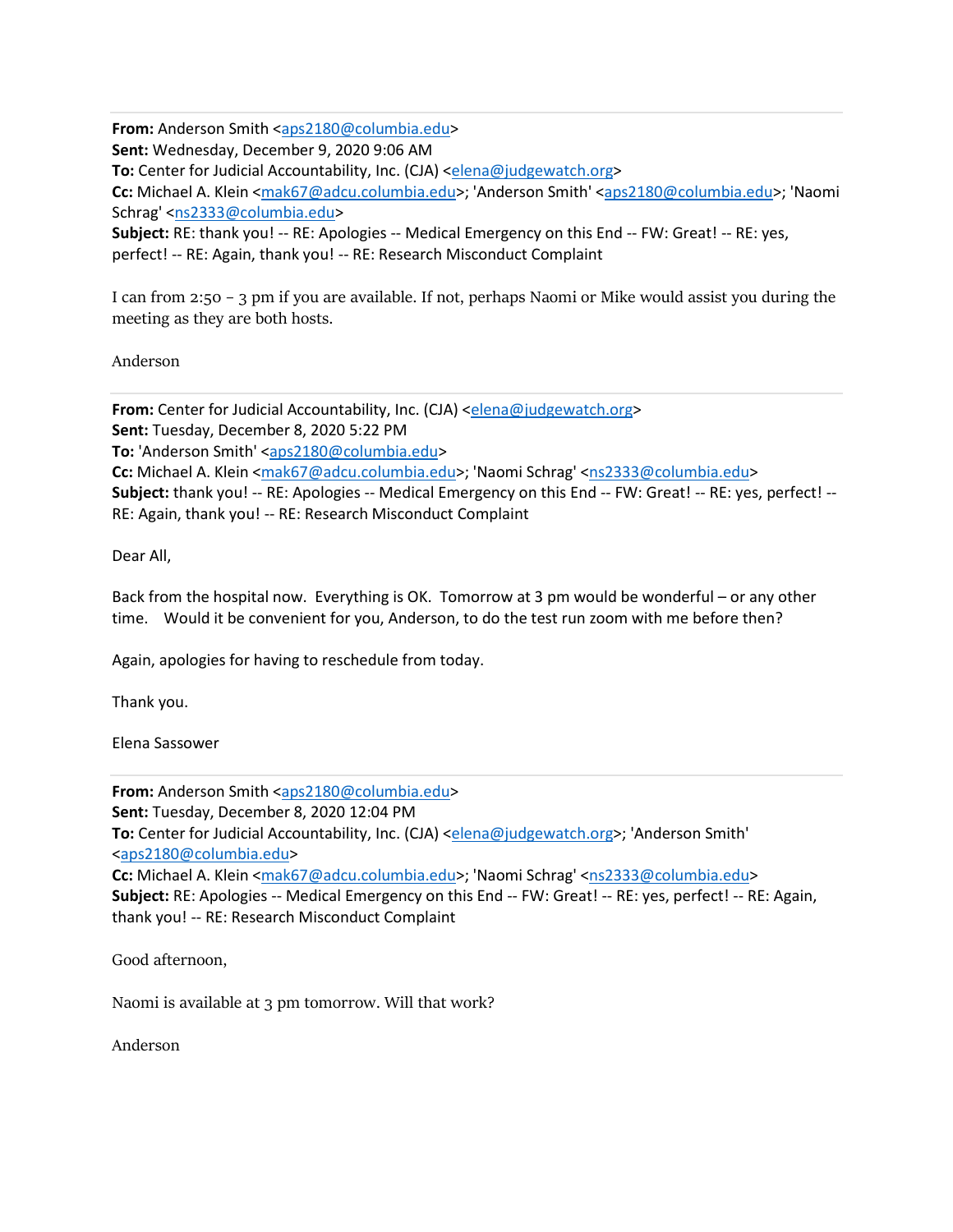**From:** Center for Judicial Accountability, Inc. (CJA) [<elena@judgewatch.org>](mailto:elena@judgewatch.org) **Sent:** Tuesday, December 8, 2020 12:02 PM To: 'Anderson Smith' [<aps2180@columbia.edu>](mailto:aps2180@columbia.edu) **Cc:** Michael A. Klein [<mak67@adcu.columbia.edu>](mailto:mak67@adcu.columbia.edu); 'Naomi Schrag' [<ns2333@columbia.edu>](mailto:ns2333@columbia.edu) **Subject:** Apologies -- Medical Emergency on this End -- FW: Great! -- RE: yes, perfect! -- RE: Again, thank you! -- RE: Research Misconduct Complaint

Dear All,

I've been caring for a friend who had surgery on Friday. We've had a medical emergency – EMS has been called. Can we reschedule for tomorrow, when hopefully all will be resolved.

Apologies – and thanks.

Elena 914-421-1200

**From:** Center for Judicial Accountability, Inc. (CJA) [<elena@judgewatch.org>](mailto:elena@judgewatch.org) **Sent:** Friday, December 4, 2020 1:06 PM **To:** 'Anderson Smith' [<aps2180@columbia.edu>](mailto:aps2180@columbia.edu) **Cc:** 'Michael A. Klein' [<mak67@adcu.columbia.edu>](mailto:mak67@adcu.columbia.edu); 'Naomi Schrag' [<ns2333@columbia.edu>](mailto:ns2333@columbia.edu) **Subject:** Great! -- RE: yes, perfect! -- RE: Again, thank you! -- RE: Research Misconduct Complaint

And thank you for the correction. I did understand the zoom meeting to be for Tuesday, December 8<sup>th</sup>, but somehow misunderstood your indicated 12:50 pm pre-zoom instruction session with me for Monday, December 7<sup>th</sup>. My mistake.

Thanks,

Elena -------------------------------

**From:** Anderson Smith [<aps2180@columbia.edu>](mailto:aps2180@columbia.edu) **Sent:** Friday, December 4, 2020 12:14 PM **To:** Center for Judicial Accountability, Inc. (CJA) [<elena@judgewatch.org>](mailto:elena@judgewatch.org) Cc: Michael A. Klein [<mak67@adcu.columbia.edu>](mailto:mak67@adcu.columbia.edu); 'Anderson Smith' [<aps2180@columbia.edu>](mailto:aps2180@columbia.edu); 'Naomi Schrag' [<ns2333@columbia.edu>](mailto:ns2333@columbia.edu) **Subject:** RE: yes, perfect! -- RE: Again, thank you! -- RE: Research Misconduct Complaint

Actually, the meeting is on Tuesday, December  $8<sup>th</sup>$ . The link is correct.

Anderson

**From:** Center for Judicial Accountability, Inc. (CJA) [<elena@judgewatch.org>](mailto:elena@judgewatch.org) **Sent:** Friday, December 4, 2020 12:02 PM **To:** 'Anderson Smith' [<aps2180@columbia.edu>](mailto:aps2180@columbia.edu)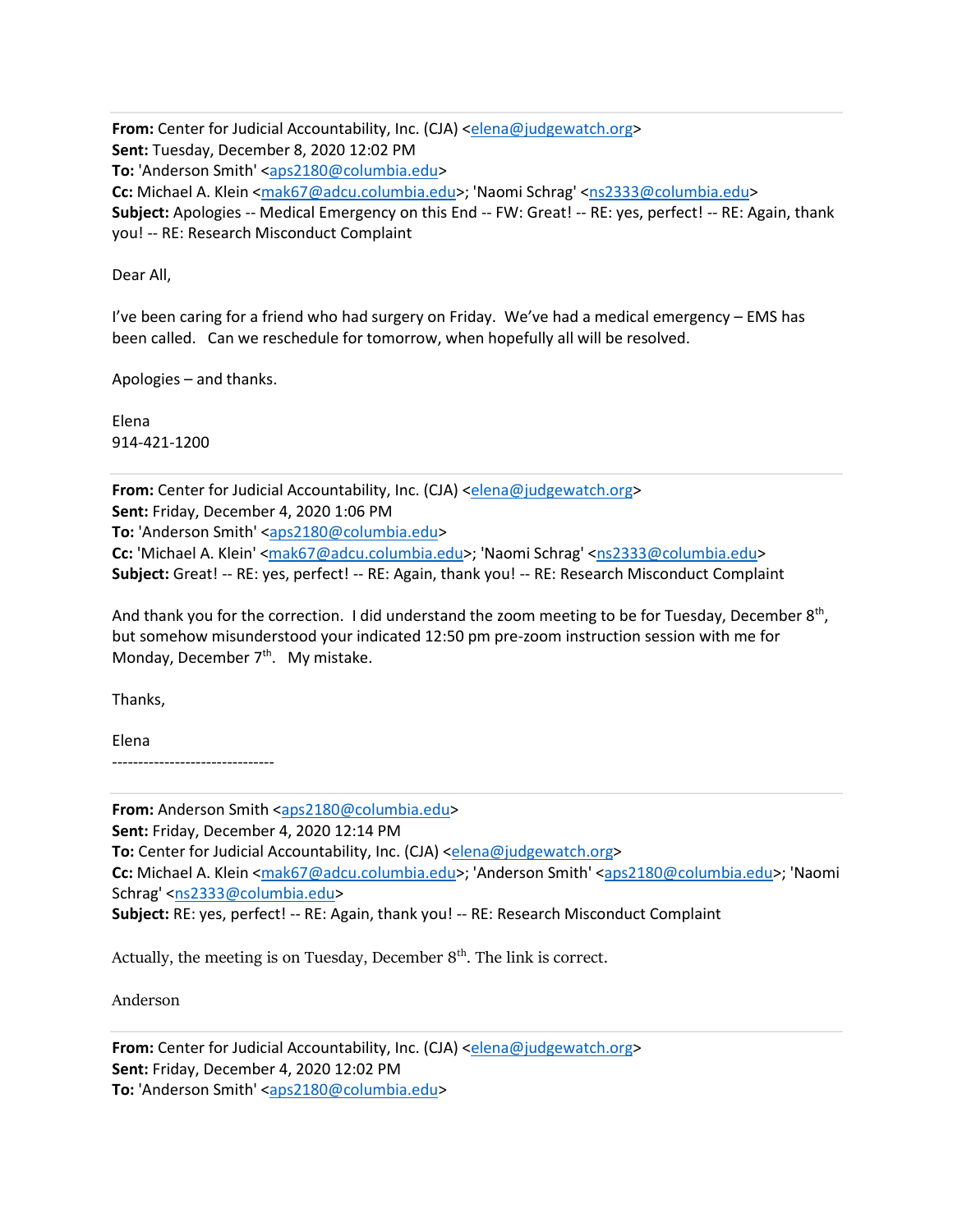**Cc:** Michael A. Klein [<mak67@adcu.columbia.edu>](mailto:mak67@adcu.columbia.edu); 'Naomi Schrag' [<ns2333@columbia.edu>](mailto:ns2333@columbia.edu) **Subject:** yes, perfect! -- RE: Again, thank you! -- RE: Research Misconduct Complaint

Will meet you at 12:50 pm Monday, December  $7<sup>th</sup>$ , at [https://columbiauniversity.zoom.us/j/95781656410?pwd=M3V0Wi9JdTRvN3AzWnhDWUNuR2dpdz0](https://columbiauniversity.zoom.us/j/95781656410?pwd=M3V0Wi9JdTRvN3AzWnhDWUNuR2dpdz09) [9.](https://columbiauniversity.zoom.us/j/95781656410?pwd=M3V0Wi9JdTRvN3AzWnhDWUNuR2dpdz09) Is it still, Meeting ID: 957 8165 6410; Passcode: 642815?

Again, thank you so much, Anderson!

Elena

---------------------------

From: Anderson Smith [<aps2180@columbia.edu>](mailto:aps2180@columbia.edu) **Sent:** Friday, December 4, 2020 10:00 AM **To:** Center for Judicial Accountability, Inc. (CJA) [<elena@judgewatch.org>](mailto:elena@judgewatch.org); 'Anderson Smith' [<aps2180@columbia.edu>](mailto:aps2180@columbia.edu) Cc: Michael A. Klein [<mak67@adcu.columbia.edu>](mailto:mak67@adcu.columbia.edu); 'Naomi Schrag' [<ns2333@columbia.edu>](mailto:ns2333@columbia.edu) **Subject:** RE: Again, thank you! -- RE: Research Misconduct Complaint

Good morning, Ms. Sassower,

Yes, I am happy to help you. Would you like to meet at the provided link at 12:50 pm?

Anderson

**From:** Center for Judicial Accountability, Inc. (CJA) [<elena@judgewatch.org>](mailto:elena@judgewatch.org) **Sent:** Friday, December 4, 2020 8:16 AM To: 'Anderson Smith' [<aps2180@columbia.edu>](mailto:aps2180@columbia.edu) **Cc:** Michael A. Klein [<mak67@adcu.columbia.edu>](mailto:mak67@adcu.columbia.edu); 'Naomi Schrag' [<ns2333@columbia.edu>](mailto:ns2333@columbia.edu) **Subject:** Again, thank you! -- RE: Research Misconduct Complaint

Dear Anderson,

Not to worry. I did not interpret the time frames you gave to be for the entire indicated periods. Indeed, the Tuesday meeting will probably last no more than half an hour – depending upon the information that Ms. Schrag and Mr. Klein will be imparting to me about procedures – and their substantive questions to me.

Would it be possible for you and I to do a test run of the zoom on Monday, where you can orient me on how to use the "screen share" feature that will be needed for my presentation of evidence. Alternatively, I would propose that Ms. Schrag and Mr. Klein just have a regular conference call with me on Tuesday where they are each in front of computers, able to access the posted evidence about which I will be speaking in FULL substantiation of the research misconduct complaint.

Again, thank you, so very much.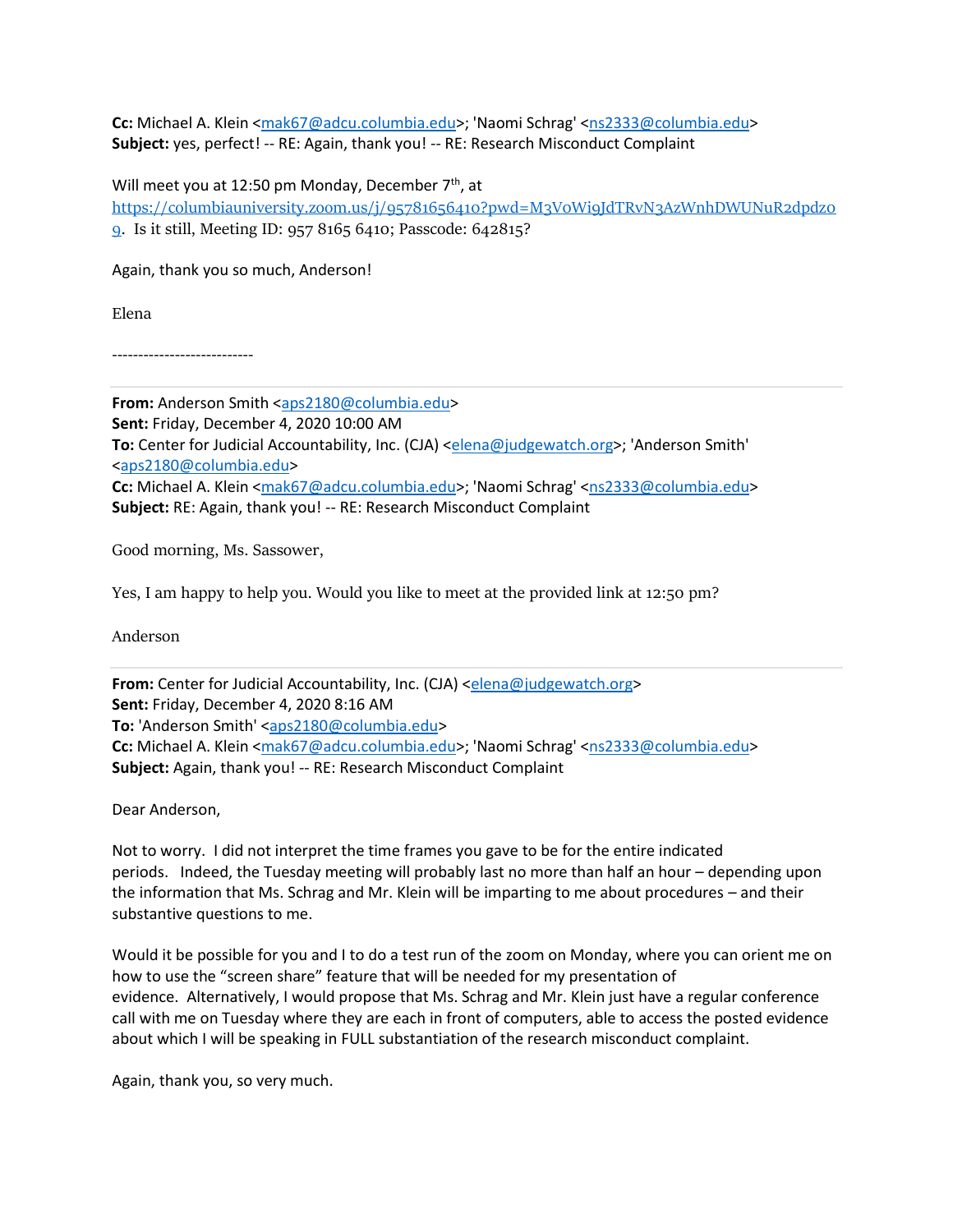Elena 914-421-1200

---------------------------------

From: Anderson Smith [<aps2180@columbia.edu>](mailto:aps2180@columbia.edu) **Sent:** Thursday, December 3, 2020 2:55 PM **To:** Center for Judicial Accountability, Inc. (CJA) [<elena@judgewatch.org>](mailto:elena@judgewatch.org) **Cc:** Michael A. Klein [<mak67@adcu.columbia.edu>](mailto:mak67@adcu.columbia.edu); Anderson Smith [<aps2180@columbia.edu>](mailto:aps2180@columbia.edu); 'Naomi Schrag' [<ns2333@columbia.edu>](mailto:ns2333@columbia.edu) **Subject:** RE: Thank you! -- RE: Research Misconduct Complaint

Good afternoon, Ms. Sassower,

As a follow-up to my previous email, I wanted to add that your meeting with Naomi Schrag and Michael Klein will only be for one hour  $(1 - 2 pm)$ .

I apologize for any inconvenience.

Kind Regards,

Anderson

From: Anderson Smith [<aps2180@columbia.edu>](mailto:aps2180@columbia.edu) **Sent:** Wednesday, December 2, 2020 11:51 AM **To:** Center for Judicial Accountability, Inc. (CJA) [<elena@judgewatch.org>](mailto:elena@judgewatch.org) Cc: Michael A. Klein [<mak67@adcu.columbia.edu>](mailto:mak67@adcu.columbia.edu); 'Anderson Smith' [<aps2180@columbia.edu>](mailto:aps2180@columbia.edu); 'Naomi Schrag' [<ns2333@columbia.edu>](mailto:ns2333@columbia.edu) **Subject:** RE: Thank you! -- RE: Research Misconduct Complaint

Good morning,

Thank you for your email. I am confirming your meeting as follows:

Topic: Meeting w/ Elena Sassower RE: Research Misconduct Complaint Time: Dec 8, 2020 01:00 PM Eastern Time (US and Canada)

Join Zoom Meeting

[https://columbiauniversity.zoom.us/j/95781656410?pwd=M3V0Wi9JdTRvN3AzWnhDWUNuR2dpdz0](https://columbiauniversity.zoom.us/j/95781656410?pwd=M3V0Wi9JdTRvN3AzWnhDWUNuR2dpdz09)  $\mathbf{Q}$ 

Meeting ID: 957 8165 6410 Passcode: 642815

I will send the Outlook invitation shortly.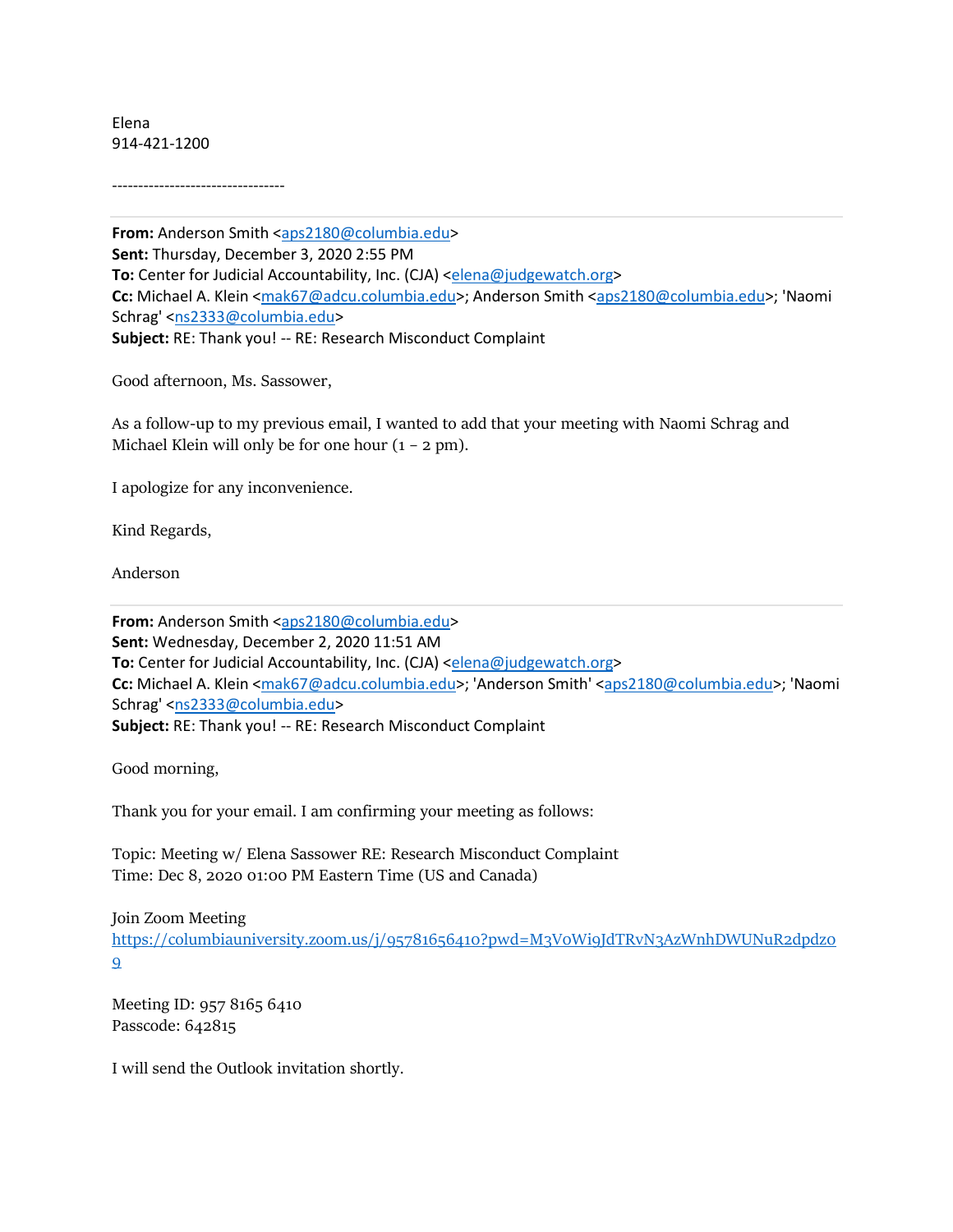Kind Regards,

Anderson

**From:** Center for Judicial Accountability, Inc. (CJA) [<elena@judgewatch.org>](mailto:elena@judgewatch.org) **Sent:** Wednesday, December 2, 2020 11:45 AM To: 'Anderson Smith' [<aps2180@columbia.edu>](mailto:aps2180@columbia.edu) **Cc:** Michael A. Klein [<mak67@adcu.columbia.edu>](mailto:mak67@adcu.columbia.edu); 'Naomi Schrag' [<ns2333@columbia.edu>](mailto:ns2333@columbia.edu) **Subject:** Thank you! -- RE: Research Misconduct Complaint

Dear All,

I cried to read your two e-mails – beginning with Ms. Schrag's words "I would be happy to speak with you" – and her simultaneous arrangements to make that happen and to maximize its productivity. But that the complained-against Columbia University "scholars" so-responded – or been otherwise willing to engage in dialogue about – or rectify – their methodologically-flawed, one-sided research that covers up the misfeasance of those with whom they have personal and professional relationships and financial ties. Thank you for giving me hope that [Columbia University's research misconduct complaint process](https://research.columbia.edu/sites/default/files/content/EVPR/Policy_on_Misconduct_in_Research.pdf) is a genuine one.

As I am currently dealing with an unexpected medical emergency, let us schedule our phone conversation for Tuesday, December  $8<sup>th</sup>$ , between 12 – 2. May I request that all parties to the conversation be in front of computers, as I will want to show you the 30-year archive of primary-source, documentary EVIDENCE on which this research misconduct complaint rests.

Again, thank you, most sincerely.

Elena Sassower 914-421-1200

------------------------------

**From:** Anderson Smith [<aps2180@columbia.edu>](mailto:aps2180@columbia.edu) **Sent:** Tuesday, December 1, 2020 3:29 PM **To:** Center for Judicial Accountability, Inc. (CJA) [<elena@judgewatch.org>](mailto:elena@judgewatch.org) **Cc:** 'Anderson Smith [\(aps2180@columbia.edu\)](mailto:aps2180@columbia.edu)' [<aps2180@columbia.edu>](mailto:aps2180@columbia.edu); Michael A. Klein [<mak67@adcu.columbia.edu>](mailto:mak67@adcu.columbia.edu); Naomi Schrag [<ns2333@columbia.edu>](mailto:ns2333@columbia.edu) **Subject:** RE: Research Misconduct Complaint

Good afternoon, Ms. Sassower,

Please let me know your availability based on the following:

 $12/4$ : 3 – 4 pm 12/7: 12 – 2 pm  $12/8$ : 12 – 2 pm